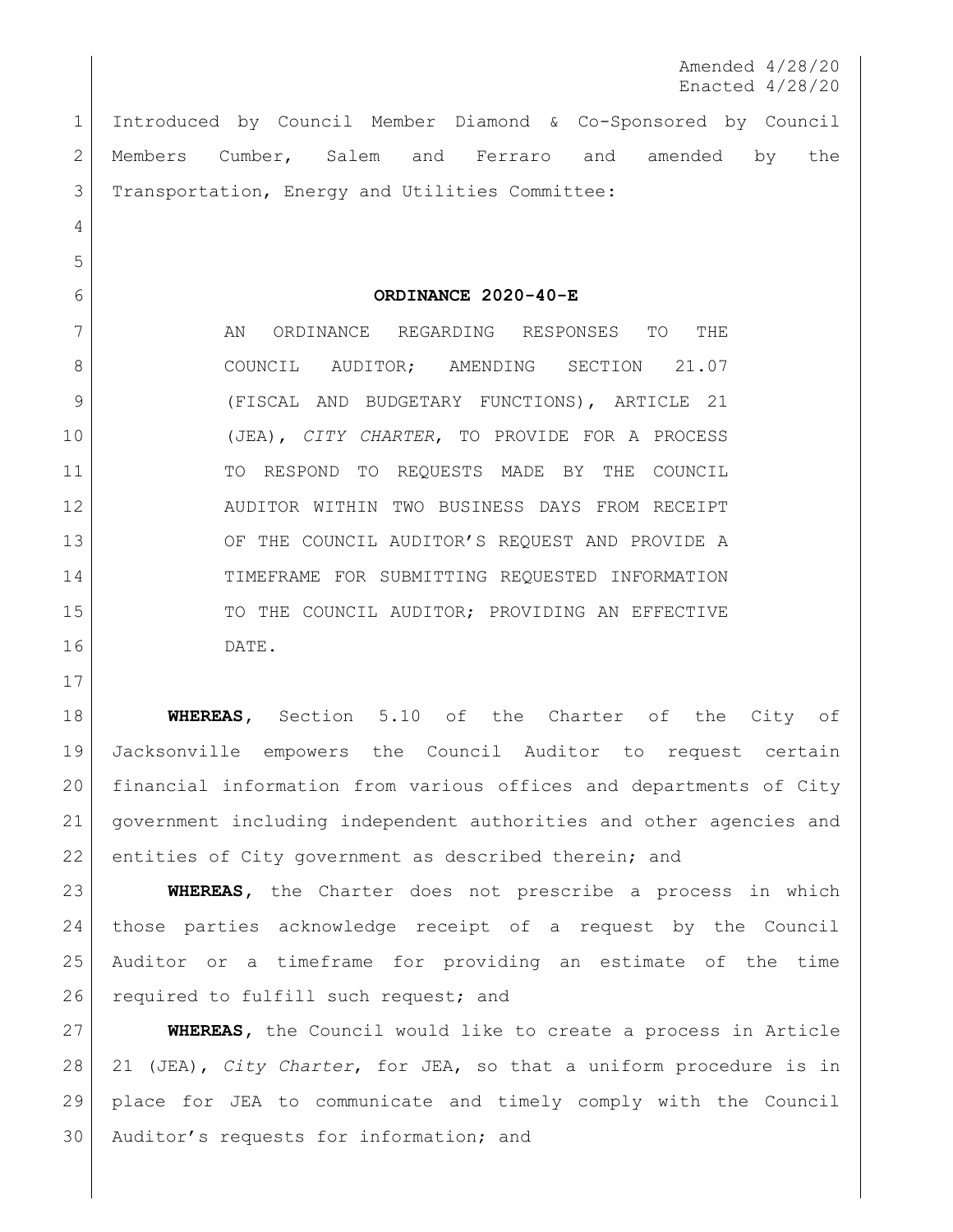|              | Amended $4/28/20$                                                      |
|--------------|------------------------------------------------------------------------|
| $\mathbf 1$  | <b>WHEREAS</b> , an amendment to Article 21, City Charter, is required |
| $\mathbf{2}$ | to implement such changes; now therefore                               |
| 3            | BE IT ORDAINED by the Council of the City of Jacksonville:             |
| 4            | Amending Section 21.07 (Fiscal and budgetary<br>Section 1.             |
| 5            | functions), Article 21 (JEA), City Charter. Section 21.07, Article     |
| 6            | 21, City Charter, is hereby amended to read as follows:                |
| 7            | PART A. CHARTER LAWS CHARTER OF THE CITY OF JACKSONVILLE               |
| 8            | $\star$<br>*                                                           |
| 9            | ARTICLE 21. JEA.                                                       |
| 10           | $\star$<br>$\star$<br>$\star$                                          |
| 11           | Sec. 21.07. Fiscal and budgetary functions.                            |
| 12           | JEA shall have fiscal and budgetary functions, subject to the          |
| 13           | limitations herein expressed:                                          |
| 14           | $\star$<br>$\star$<br>$\star$                                          |
| 15           | When JEA is in receipt of a request for information from<br>(m)        |
| 16           | the Council Auditor pursuant to the authority of the                   |
| 17           | Council Auditor under Section 5.10, Charter of the City                |
| 18           | of Jacksonville, it shall, within two business days of                 |
| 19           | receipt of the request, 1) acknowledge receipt of the                  |
| 20           | request by electronic mail to the Council Auditor, and 2)              |
| 21           | submit to the Council Auditor an estimated timeframe for               |
| 22           | which the information requested will be available to the               |
| 23           | Council Auditor for review. If the information requested               |
| 24           | by the Council Auditor is not within the purview of JEA                |
| 25           | or JEA is unsure of the request or unfamiliar with the                 |
| 26           | information that is requested, it should provide such                  |
| 27           | explanation in its response to the Council Auditor.                    |
| 28           | Section 2. Effective<br>Date.<br>This<br>ordinance<br>shall<br>become  |
| 29           | effective upon signature by the Mayor or upon becoming effective       |
| 30           | without the Mayor's signature.                                         |